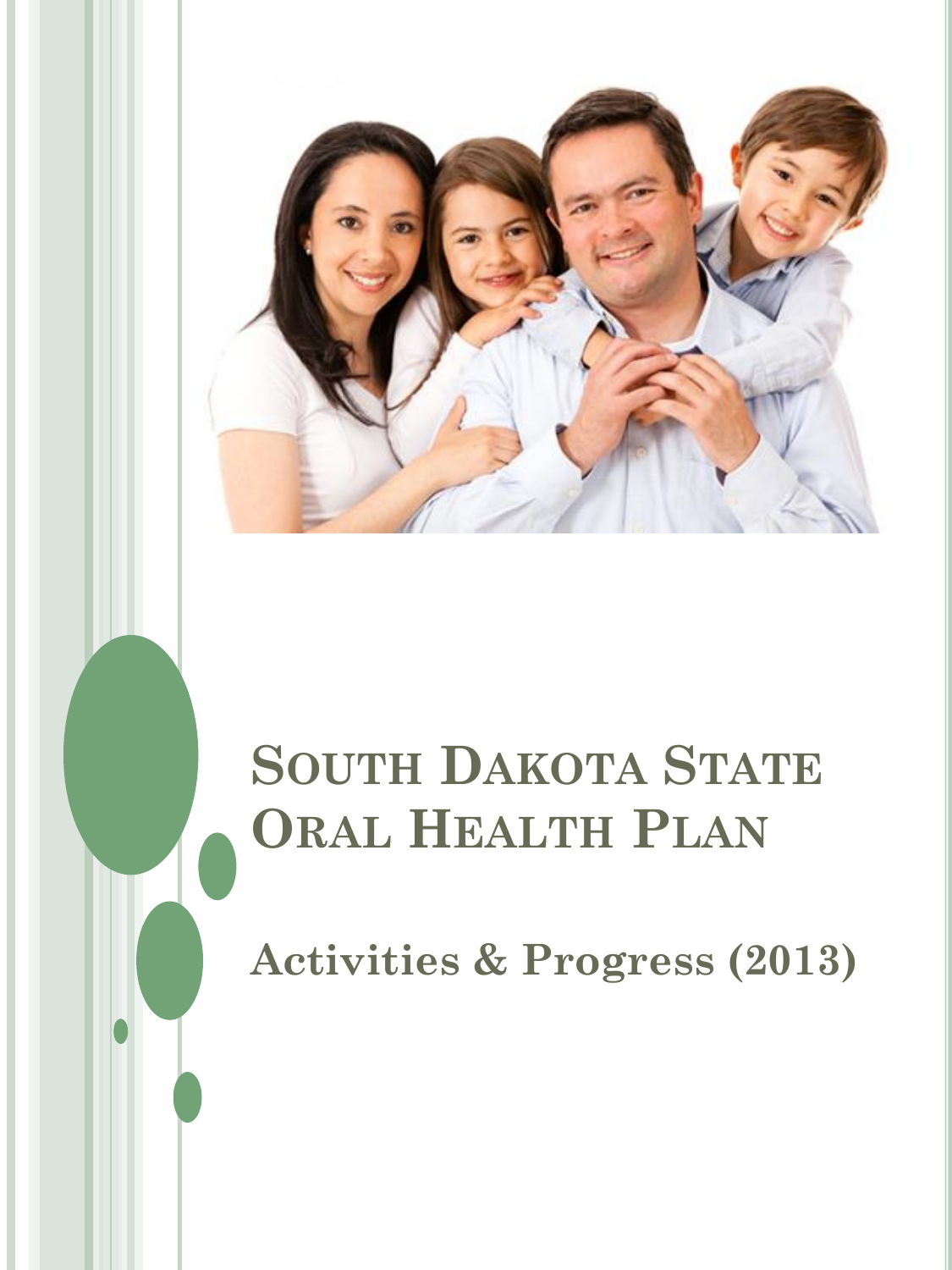# **DEPARTMENT OF HEALTH, OFFICE OF RURAL HEALTH** *Recruitment Assistance Program for Dentists*

 This program is available to general practice dentists and pediatric dentists that agree to work full time for 3 years in an approved community. To be eligible communities must be 10,000 people or less. Each year dentists sign contracts to participate in the program. Currently there are three participants.

- Dr. Michelle Scholtz, Howard
- Dr. Clayton Hoffman, Platte/Burke
- Dr. Lamar Koistenen, DeSmet

## **USD DENTAL HYGIENE PROGRAM**

 USD DH was awarded a three-year grant from the Health Resources and Services Administration (HRSA), in April of 2012. The school-based dental preventative program has proven to be successful and a valuable experience not only for the children that participate, but also for the professional development of dental hygiene students.

 During the 2012-2013 school year, preventive services were provided to 9 schools throughout southeastern South Dakota. The schools that participated were Alcester-Hudson, Beresford, Bon-Homme, Elk Point-Jefferson, Gayville-Volin, Irene-Wakonda, Scotland, Viborg-Hurley, and Worthing. A total of 468 children were seen for free dental screenings and fluoride treatments. Dental sealants, cleanings, and x-rays were also provided for a reduced fee. A total of 325 sealants were placed and 437 fluoride treatments were provided. This is a great start for the program, but there is more to do.

 Fourteen schools signed up to participate in the 2013-2014 schoolbased program. The schools include: Alcester-Hudson, Beresford, Centerville, Dakota valley, Elk Point-Jefferson, Irene-Wakonda, Lennox, Scotland, 3 Sioux Falls schools (Laura B. Anderson, Jane Adams, and Axtell), Vermillion, Viborg-Hurley, and Worthing. As of January 17, eight of the 14 schools have been completed. In an effort to increase the number of sealants, we are now providing them free of charge. This has increased the number of sealants, significantly. To date, a total of 538 children have received free fluoride treatments, screenings, and sealants. A total of 1,088 sealants have been placed; this triples the number of sealants from all of last year. The goal for this year is to see 1,000 children and place 2,000 sealants. We are on track to meet or exceed these goals.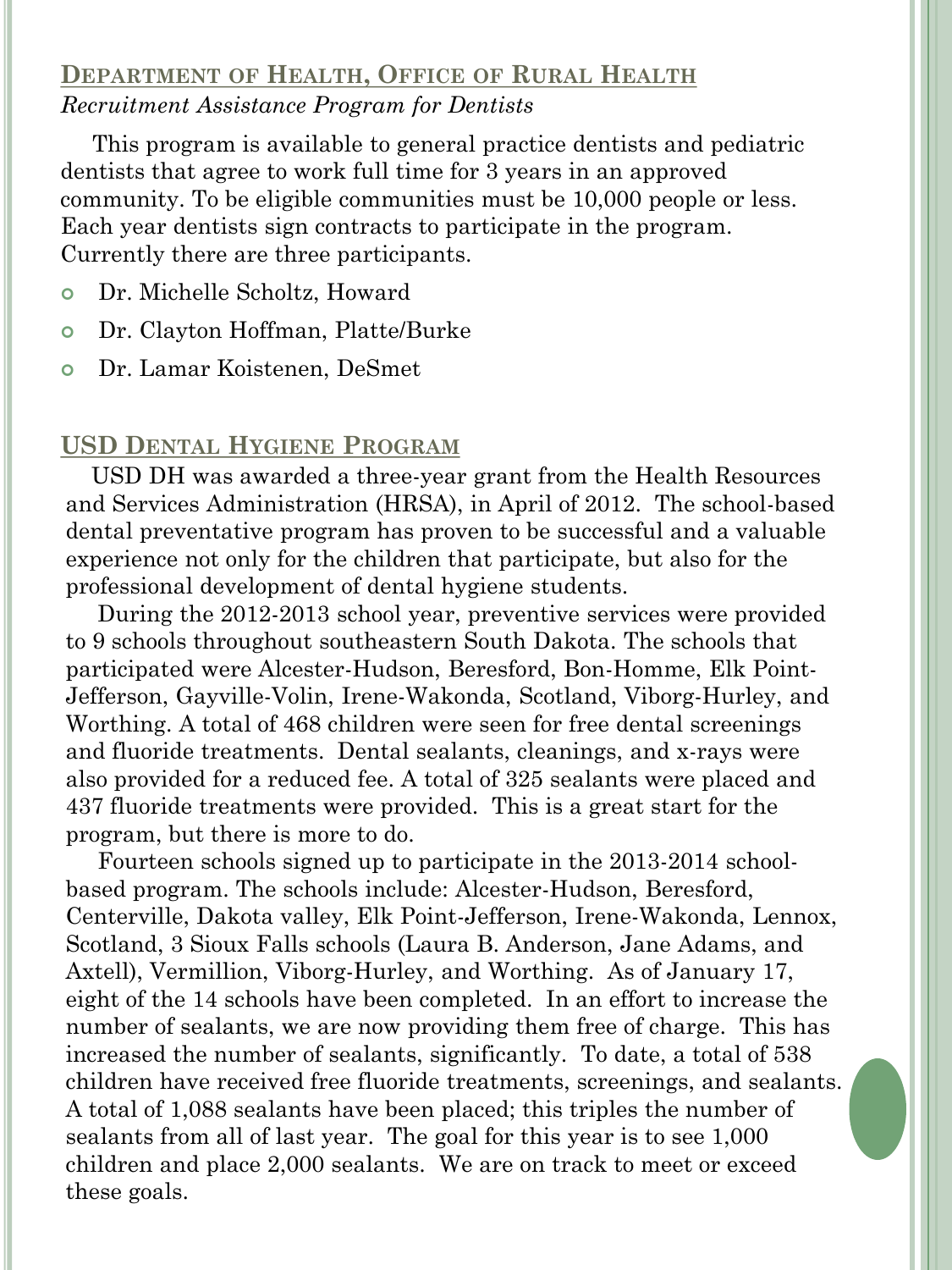In an effort to expand our outreach program, South Dakota Achieve in Sioux Falls has invited us to provide preventive services to their clients in February. We will provide dental screenings, cleanings, fluoride treatments, and x-rays at their facility. We are very excited to be expanding our outreach to adults with disabilities.

## **LAKE AREA TECH DENTAL ASSISTING** *2012-2013 Community Service Activities*

 A staff member and six students manned an oral health booth for Buddy Walk, giving each child a toothbrush, toothpaste, tattoo, brushing chart in a bag. We took the puppets and let the children brush their teeth while they waited for the walk. We had brochures about working with children with Down's and other oral health topics. We had about 550 people attend the event. It was a sea of green and white bags.

 One faculty and two students presented to one section of Milbank Senior High School students to promote dental careers.

 One faculty and two students gave oral health training at Educare. The morning session concentrated on the children giving oral health presentations; afternoon sessions concentrated on parents and Educare staff, giving them information to assist their children with proper oral health.

 Two faculty presented to 46 Scrubs Camps sponsored by LATI and the Department of Education to promote dental careers.

 Two faculty presented dental careers to 52 students enrolled in the Introduction to Health careers course.

 LATI Dental Assisting Program partnered with Interlake's Community Health to sponsor the Ronald McDonald Care Mobile. The staff volunteered time to coordinate the visit and organize student volunteers. Forty-two students were given a tour and attended a presentation of the Care Mobile program in South Dakota and provided assistance during the weeklong clinic.

 Eight students assisted Watertown area dentists with "Give Kids a Smile" event. This is an annual centerpiece to National Children's Dental Health Month. The one-day event provided free dental care to more than 55 disadvantaged children.

 One faculty and 14 students organized and manned an educational booth to promote oral health/systemic health to the student body. The students provided oral health information and organized several raffles to earn funds to sponsor two dental assisting students volunteering to take the Polar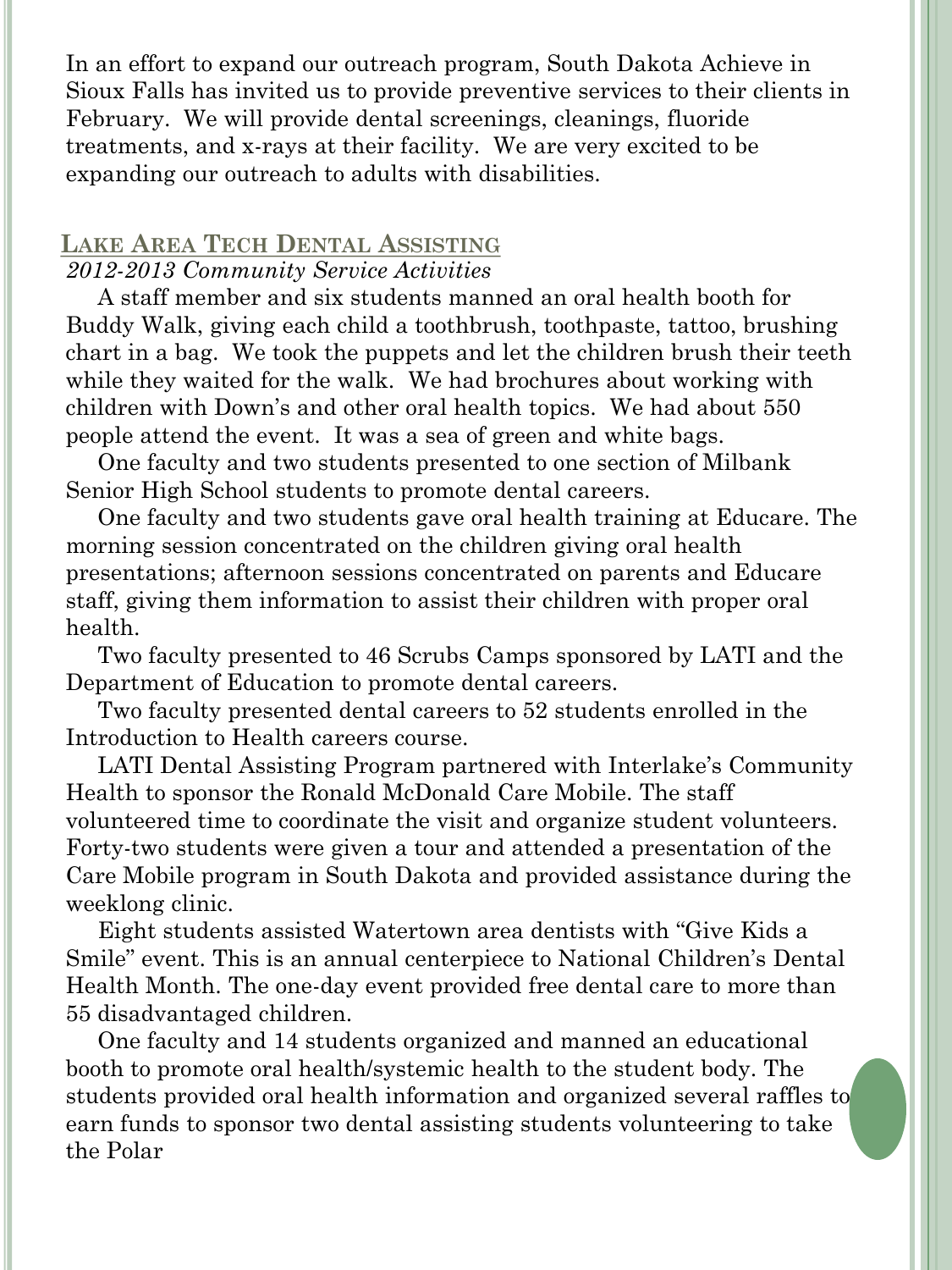Plunge. The items raffled were donated from the Dental Assisting Department from a grant made by Delta Dental of South Dakota.

 Ten students coordinated by one faculty member donated their time and office supplies to the annual Dentistry from the Heart event that provided free dental services valued at more than \$10,000 to 65 patients who were unable to obtain dental insurance.

 One faculty and one student provided four in-service trainings for 80+ direct care staff at Jenkins Long Term Care Facility in Watertown and Menno-Olivet Care Center in Sioux Falls. They also assisted in developing training materials for CNA staff.

 One faculty member partnered with Delta Dental of South Dakota to provide 127 allied health students with oral health care emphasizing the link between systemic and oral health.

 One faculty and four DA students provided oral health to Lutheran Church of Our Redeemer, Grace Lutheran and other area daycare centers in Watertown, Brookings, and Volga. Total number of children receiving instruction was 154. All of these children received oral hygiene kits to assist them in performing these techniques at home.

 One faculty served on a statewide oral health coalition and steering committee to create a plan to improve oral health in South Dakota. The faculty member also served on the Oral Health Coalition. In addition she attended meetings of the Statewide Native American Oral Health Summit and steering committee.

## **HORIZON HEALTH CARE, INC**

Horizon Health Care serves four dental clinics within South Dakota (Howard, DeSmet, Martin and Wessington Springs) and conducts various activities to help promote dental services in these communities. We work with the nursing homes to help provide services to the elderly and also provide tours of our clinic and other educational activities to the elementary schools in our communities to help increase dental hygiene awareness to our youth.

 Our employees also work on the dental van, health fairs and work with schools to provide fluoride varnishes. In early October, our clinics began promoting our \$10.00 mouth guards, which allows athletes to stop in to get a customized fitted mouth guard in any color desired. Then, in November, our clinics offered a drawing for free whitening trays for anyone that scheduled a cleaning during the months of November and December.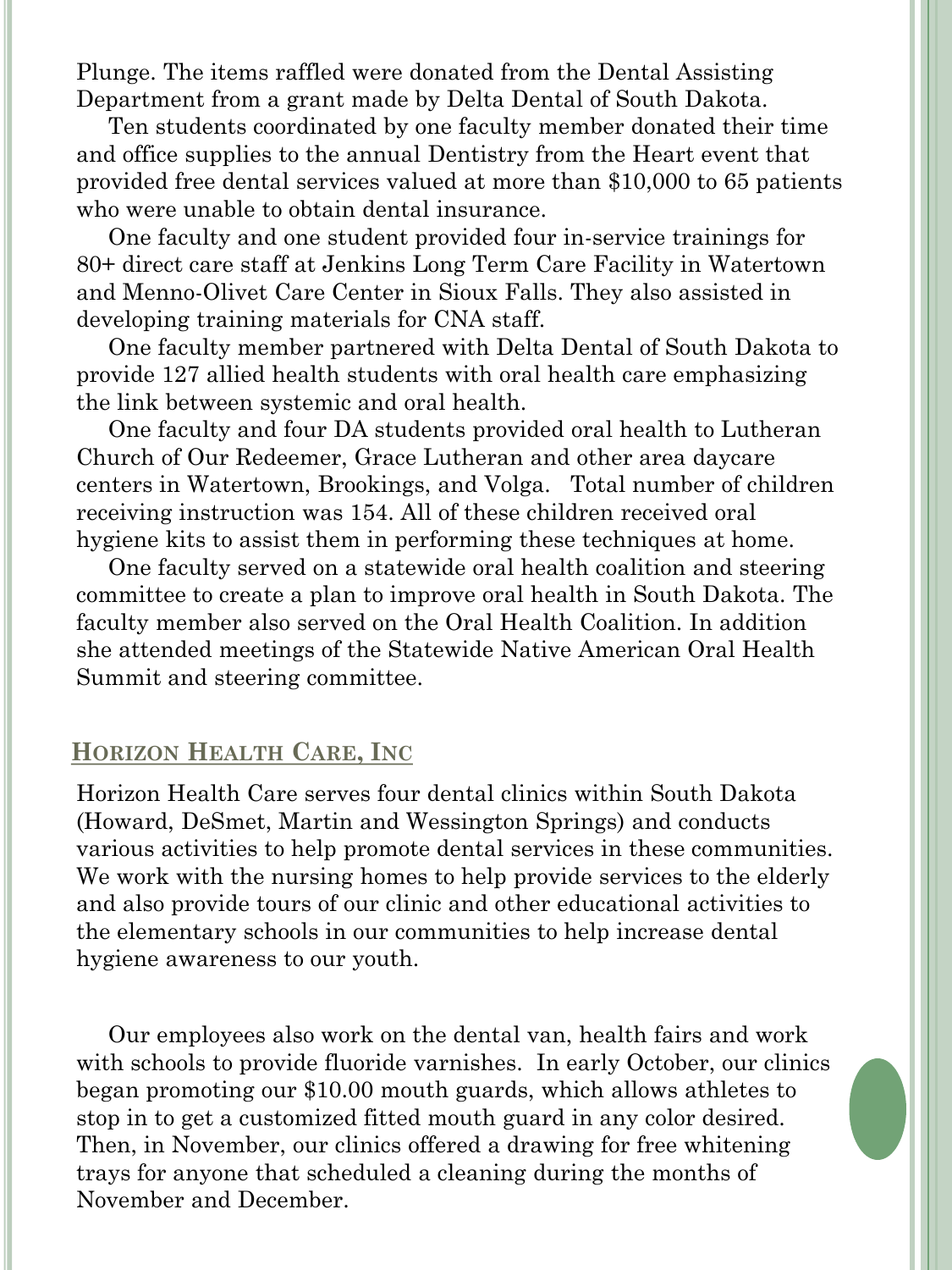Horizon's dental program continues to partner with the University of Minnesota Dental School. We have partnered with them for over six years. The school sends two students each fall for six weeks to work with Dr. Hattervig in our dental clinic in Howard, SD. This year, the program expanded and two more students will be sent in the upcoming fall to work with Dr. Lamar in Horizon's DeSmet clinic. Horizon has hired a number of these students into our practice following their completion of the program. The SD Office of Rural Health and the Community HealthCare Association of the Dakotas also partner with Horizon in this program.

## **COMMUNITY HEALTH CENTER OF THE BLACK HILLS, INC.**

We work closely with the school district to conduct a day of dental screenings for children in the 3<sup>rd</sup> grade of the North Rapid City schools. This helps us identify issues and then follow-up with parents to get the children in for treatment. We've also purchased more mobile dental equipment to allow us to expand this activity in the coming year.

We are expanding our services by opening two dental offices in Yankton and Alcester, SD. This provides greater access and dental services to the local communities. **ALLPOINTS HEALTH SERVICES – LINDA ROSS, CEO** 

# **DELTA DENTAL PLAN OF SD - SCOTT JONES, CEO**

Ten years ago as we prepared for the arrival of the Ronald McDonald Care Mobile, I had no idea how much Delta Dental's outreach program would grow in a decade. Dakota Smiles now consists of two trucks (Care Mobile and Smile Mobile) traveling the state delivering dental treatment to about 3,400 children a year. We have five oral health educators working with local educators and medical providers throughout the state to increase the public's awareness of the importance of good oral health. Most recently our Circle of Smiles program employs seven dental hygienists who are working year-round delivering preventive dental care on South Dakota reservations and collaborating with 15 new triballyemployed oral health coordinators to ensure that Native American families can navigate the dental care system to get the dental treatment they need.

 As the years have gone by and Delta Dental's outreach program has expanded, the numbers have grown more impressive. As of 2013 yearend the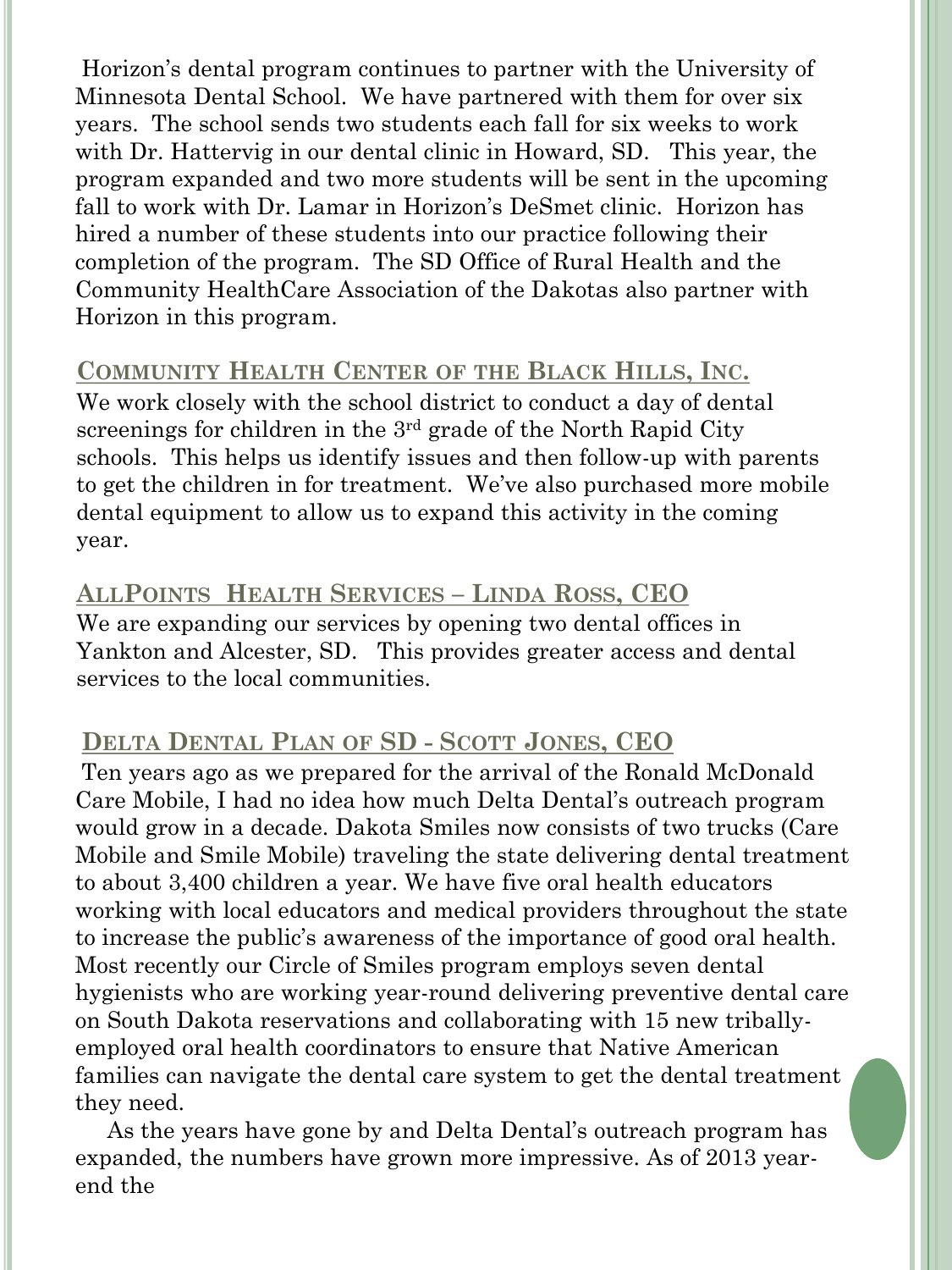Dakota Smiles Program had served 23,428 patients, delivering more than \$10.6 million of care. In its first year of operation the Circle of Smiles project served more than 3,500 patients and we expect to serve more than 4,000 patients in 2014. As Delta Dental's community benefit programs have grown, so has the company's financial commitment. Delta Dental donated \$520,600 in 2003; annual contributions had grown to \$1,507,808 by 2008; and \$2,576,724 in 2013. I'm grateful to the Delta Dental of South Dakota board and our foundation board for their unwavering support of our mission. Several private and public funders have leveraged Delta Dental's investments to improve the oral health of more South Dakotans.

 We have many others to thank. The South Dakota Dental Association and its member dentists have been supporters as partners, advocates, donors, and volunteers. The South Dakota Oral Health Coalition and its members help to identify needs and collaborate to implement solutions. Ronald McDonald House Charities of South Dakota and South Dakota McDonald's restaurant owners have been important partners since the beginning. Dakota Smiles site partners and site sponsors handle all the local arrangements and help defray a portion of the cost. Circle of Smiles partners include the South Dakota Dental Association, Aberdeen Area Indian Health Service, Great Plains Tribal Chairmen's Health Board, and South Dakota's nine tribes, and most of the startup funding is coming from the Centers for Medicare and Medicaid Services (CMS).

 Finally, this work would not be possible without the support of Delta Dental's employees, customers and business partners. As Delta Dental of South Dakota has grown, become more efficient and stronger financially, employees and customers have embraced and supported Delta Dental's nonprofit mission. It's been said that the reward for doing good is the opportunity to do more. With the help of our many partners, Delta Dental will continue to pursue future opportunities to improve the oral health of all South Dakotans

## **JEAN GROSS – REGIONAL EDUCATOR**

o Provided educational presentations for numerous Head Start programs in at least 10 communities in SD. This also included an educational session for parents. All the children that had written consent forms from parents and a signed Rx from the dentist also received fluoride varnish at these visits.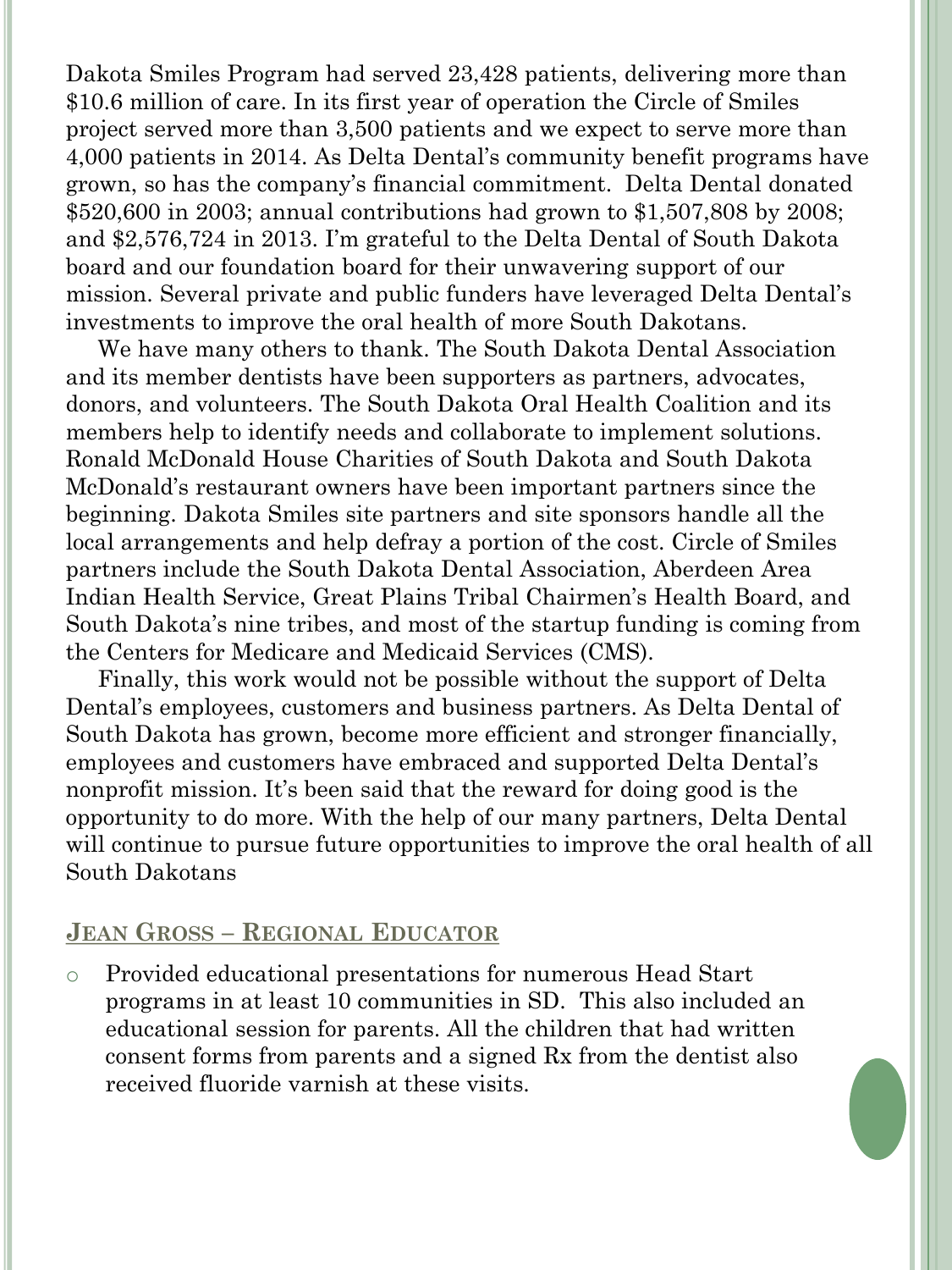- o Attended diabetes conferences for both Avera and Sanford Hospitals around the state to educate medical providers and community members on the relationship between diabetes and oral health.
- o Visited all Title I schools in the Sioux Falls school district classrooms and provided dental health presentations. (Minus those schools with a dental clinic) Southeastern District Dental Society donated the toothbrushes for the classrooms.
- o Visited hundreds of daycare and preschool centers and providing educational programs for the children. Reached an estimated 1000+ children in the southeastern area of the state.
- o Provided New Mommy bags to a few pilot hospitals across SD to give out to new mothers and their babies. To date, distributed 1,000 bags in Sioux Falls, Mitchell and Aberdeen, including both Avera and Sanford hospital sites.
- o Distributed brochures, posters and toothbrushes for local libraries to disseminate during February at their reading times. Sites included Main Library, Callie Library, Oak View Library, Prairie West Library, Ronning Library, Baltic Library, Brandon Library, Colton Library, Crooks Library, Garretson Library, Hartford Library, Humboldt Library, Valley Springs Library, Madison Library and Brookings Library.
- o Attended the Parish Nurse Conference to distribute information on how to order educational brochures for their parish libraries and members.
- o Dr. Kassube wrote articles for the Sioux Falls Shopping News Healthy Living and the Aberdeen American News, including information on dry mouth, diabetes and grafting. Another will be coming out in March on kidney disease and periodontal disease related to the diabetic patient.
- o Provided three educational booths for mouth guard use. (Aberdeen, Huron and Sioux Falls.) Neighborhood Dental in Yankton provided free mouth guards for members of the Mount Marty college basketball team.
- o Displayed information at the Heart Symposium at North Central Heart on the relationship between systemic health and oral health.
- o Attended community events and health fairs to educate the general public on the importance of oral care. (Schools, community centers, Children's Care Hospital and School)
- o Attended the daycare providers conference and signed up daycare centers and homes for educational visits from Delta. Also provided lots of dental health information for them – ECC, Sippy Cup, Teething, What You Should Know About Tooth Decay, and Steps to Healthy Teeth.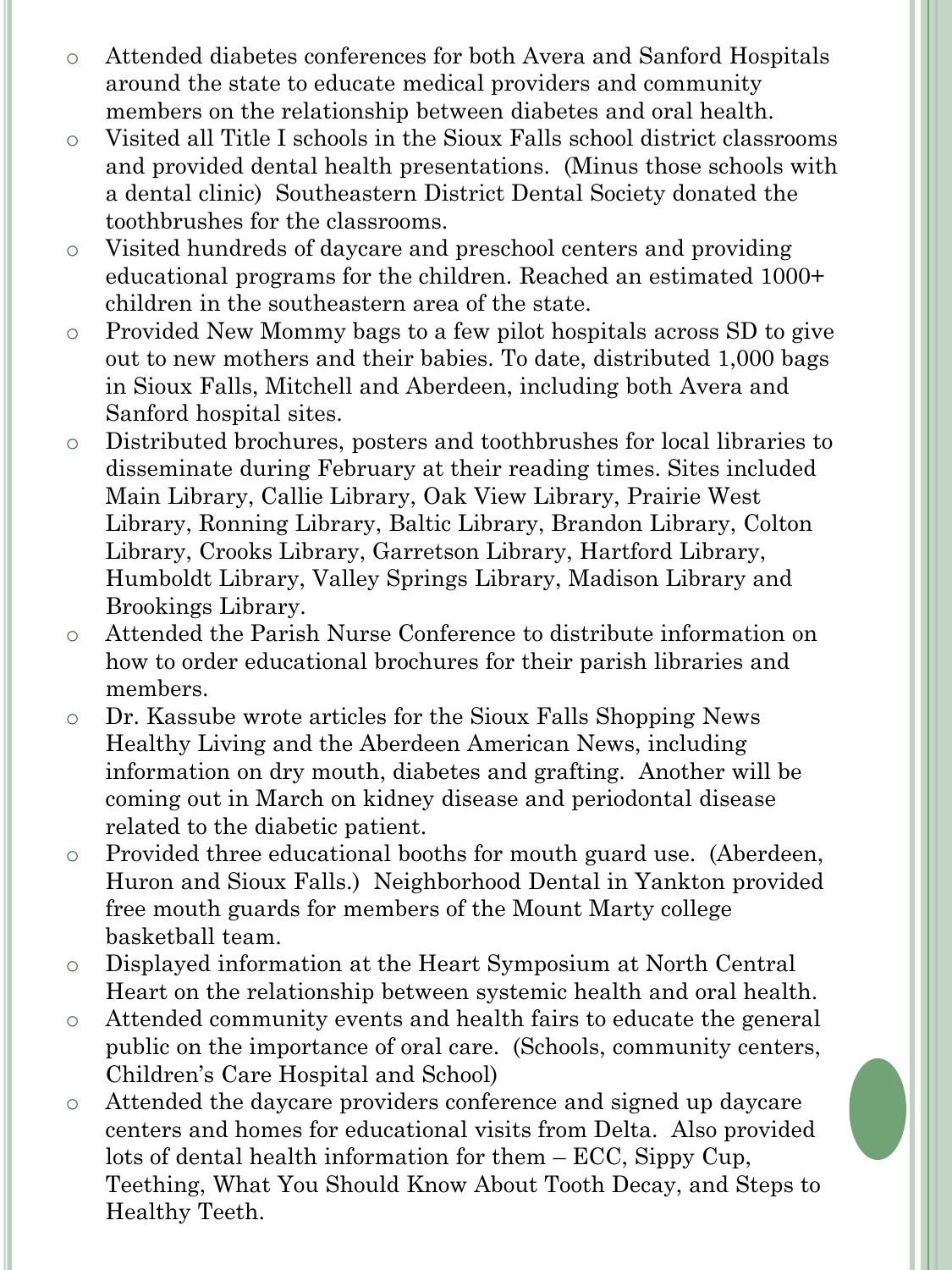- o Attended a health fair at the Active Generations in Sioux Falls and distributed information on systemic health and oral health, dry mouth and general basic oral health hygiene.
- o Visited the Multicultural Center and provided educational programs for the children that attended the after school program. Also visited Jane Addams School where some students are non-English speakers. They start at this school and are eventually moved into the regular school system.
- o I have been leaving extra toothbrushes at the daycare centers and homes so that providers can begin to incorporate dental care into their programs.
- o Will be providing another seminar (2014) at South Dakota Achieve for all caregivers on basic oral care for their clients. Staff changes since the last seminar warrants another class. Last time we provided four classes throughout the day so that all staff members could attend. This year (2013) we also provided some electric toothbrushes for clients who struggle with homecare.

## **DEPARTMENT OF HEALTH**

- o Provided Community Health and WIC Nurses with resources for the patients they serve (including pregnant women and infants) to promote good oral health through their clinics, local schools, health fairs, and during NCDHM.
- o Partnered with Chronic Disease Prevention and Health Promotion programs, including Nutrition and Physical Activity, Tobacco, and the Cancer Programs to distribute messaging to both dental and nondental professionals.
- o Distributed resources and brochures promoting consumption of fluoridated water instead of sugar sweetened beverages.
- o Collaborated with the SD Cancer Registry Program to update the Oral Cancer Monograph.
- o Partnered with the Departments of Education and Human Services to provide resources for the agencies and families they serve (Bright Start Welcome Boxes, childcare and disability programs).
- o Translated several oral health brochures into Spanish.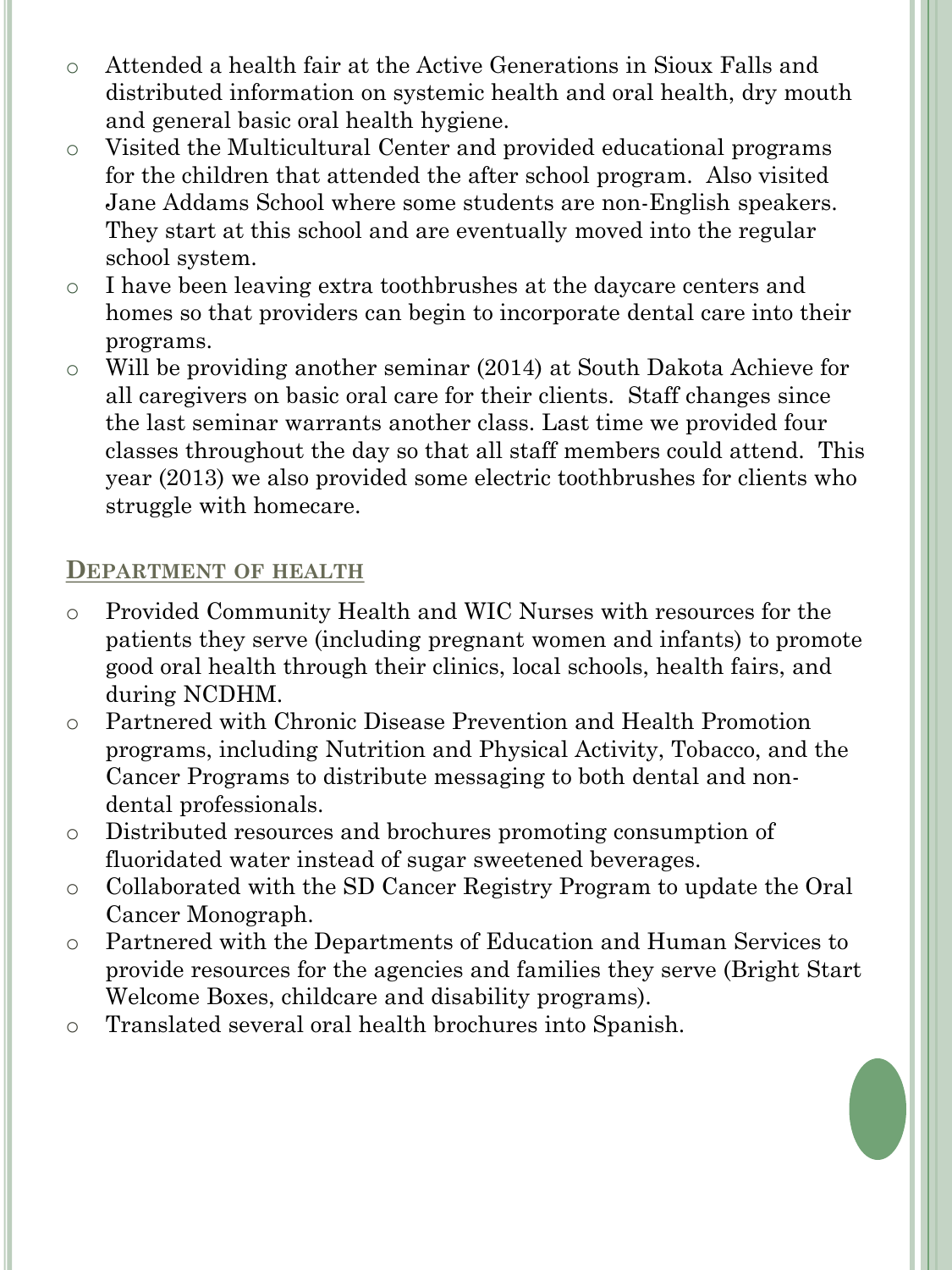o Maintained the Oral Health Website, listserv, and electronic Oral Health eNews.

#### Surveillance

The department is conducting a basic screening survey of 3<sup>rd</sup> grade students during 2013-14 school year. The screening checks for the presence of a filling, a sealant, decay, and need of urgent care. Key findings from the 2009-10 survey indicate:

- o 62% of children had decay experience
- o 55% had a dental sealant
- o 29% had untreated decay and
- o 8% were in need of urgent care

 Youth Risk Behavior Survey (YRBS) data from the 2013 report for South Dakota high school students indicates that:

- o 23.6% of respondents drank a can, bottle, or glass of soda or pop one or more times per day during the past seven days;
- $\circ$  12.2% of respondents drank a can, bottle, or glass of a sports drink such as Gatorade or PowerAde one or more times per day during the past 7 days;
- o 77.0% of respondents saw a dentist during the past 12 months for a check-up, exam, teeth cleaning, or other dental work;
- $\circ$  21.3% of respondents missed school because of problems with their teeth or mouth one or more times during the past 12 months;
- o 7.3% of respondents have visited a hospital emergency room for problems with their teeth or mouth one or more times during the past 12 months.

 The YRBS also found that 16.5% of South Dakota high school students reported smoking cigarettes and 11.5% used chewing tobacco, snuff or dip.

 The department's Behavioral Risk Factor Surveillance System data from 2010 found:

- o 44.5% of adults had a permanent tooth extracted;
- o 65% of adults had all their permanent teeth extracted;
- o 71% of adults had visited the dentist within the past year

 The department also collected workforce and access data for the annual Association of State and Territorial Dental Directors (ASTDD) survey.